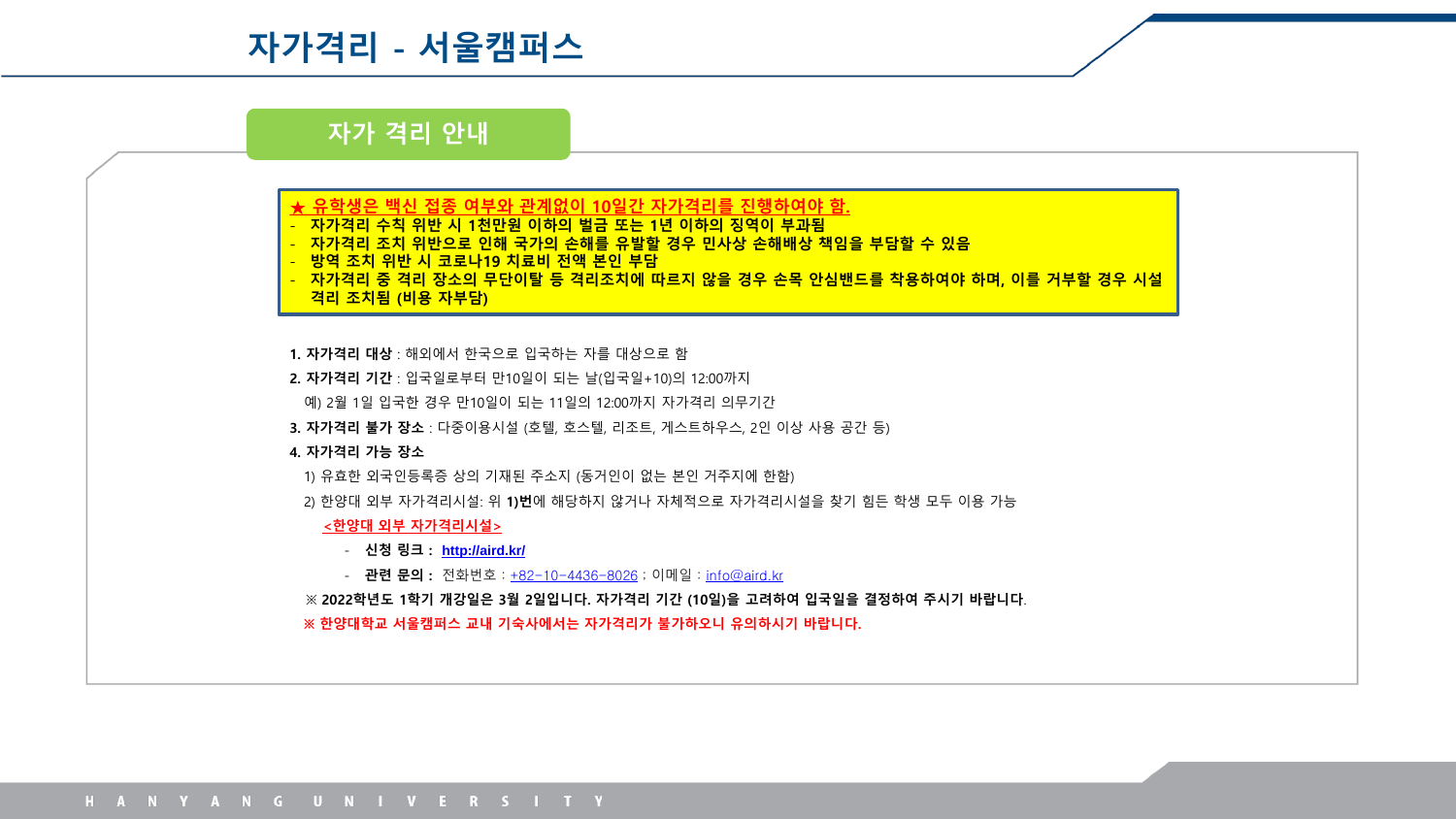## **Self-quarantine**

### **★International students, whether vaccinated or not, must self-quarantine for 10 days.**

- **Those who fail to comply with self-quarantine orders face up to a year in prison or a 10-million won fine.**
- **If one incurs any loss in the nation due to violation of self-quarantine instructions, he/she may be subject to claims for damages.**
- **Those who violate the self-quarantine instructions will be responsible for their COVID-19 medical expenses.**
- **If quarantine measures are not followed, such as unauthorized departure from the quarantine site during self-quarantine, the wrist safety band will be put on. If one continues to refuse to comply, he/she it is refused, he or she will be placed in quarantine at a government facility. (The violator must pay the fee.)**

**1. Those subject to self-quarantine**: All incoming passengers to Korea (both on direct flights and for stopovers)

**2. Self-quarantine period**: Until 12:00 PM of the 10th day from the day of entering Korea

ex. If you enter Korea on February 1st, you must be quarantined until February 11th, 12:00 PM.

**3. Facilities not available for self-quarantine**: Multi-use facilities (hotel, hostel, resort, guest house, a room for more than 2, etc.)

**4. Facilities available for self-quarantine**

1) The address written on a valid ARC (With no roommates)

2) Hanyang University Temporary Off-campus Accommodations (students who are unable to find self-quarantine facilities on their own may apply for temporary accommodations.)

**< Hanyang University Temporary Off-campus Accommodations >**

- **Application link to arrange designated quarantine hostels : <http://aird.kr/>**

※ If you have any inquiries regarding Self-Quarantine, please contact directly to the information below.

- Phone No. : [+82-10-4436-8026](tel:+821044368026) \* Email : [info@aird.kr](mailto:info@aird.kr)

**※ The 2022 Spring semester will begin on March 2nd, 2022. So, please plan your arrival date while keeping the selfquarantine period in mind (10 days)**

**※ Students are not allowed to self-quarantine in the campus dormitory.**